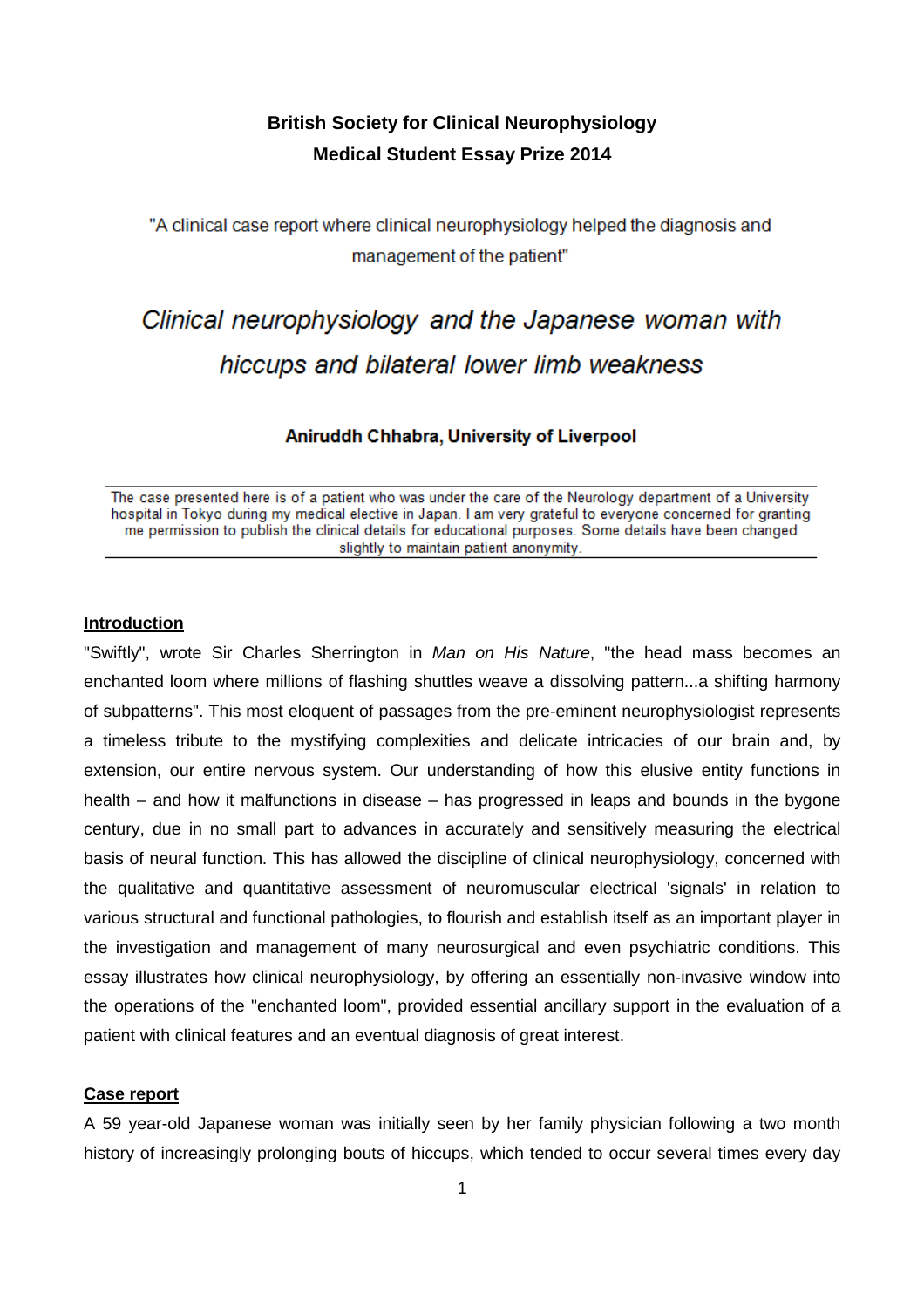and lasted for 30-60 minutes each day, occasionally being accompanied by mild nausea. She did not note any specific relieving or exacerbating factors and denied the presence of any other gastrointestinal symptoms. She had no other systemic or neurological complaints at that point. Her past medical history was significant for rheumatoid factor-negative rheumatoid arthritis which was diagnosed five years earlier and was well controlled by penicillamine. Other aspects of her history and her general examination were unremarkable. Her family doctor initiated symptomatic treatment with chlorpromazine and she noticed a significant improvement in her condition after one week.

 Shortly afterwards, however, she experienced numerous fleeting episodes of bilateral lower limb weakness and hypoesthesia over a period of several weeks. She denied any other neurological symptoms, back pain, bowel or bladder problems at that point and arranged a self-referral to a neurologist in a different city for evaluation. The neurological examination in that instance was normal except for mildly reduced muscle strength (grade 4/5 weakness) in her left leg. It is believed that a provisional diagnosis of spinal stenosis was reached some time later on the basis of spinal magnetic resonance imaging (MRI) findings (the images were unfortunately unavailable to us); she declined any follow-up appointments as her symptoms had resolved completely by that time.

 Although still asymptomatic, she presented several months later to our hospital requesting a general neurosurgical review in view of her provisional diagnosis. At this point, neurological examination revealed mild, diffuse, bilateral visual field loss on confrontation testing, which was later confirmed with formal visual field testing. There were no pupillary abnormalities and visual acuity, colour vision and fundoscopic examination were noted as being normal. Full-field pattern-reversal visual evoked potential (VEP) testing was performed using monocular stimulation with high contrast black and white checkerboards (1-3 reversals/second) and showed reduced P100 wave amplitude (5.76 and 5.45 µV for the right and left, respectively) with normal latency in both eyes. Laboratory analysis at this stage revealed only a mild microcytic, hypochromic anaemia (haemoglobin of 10.8 g/dL), with normal biochemistry, negative antinuclear, anti-aquaporin-4 (anti-AQP4), anti-Ro/SSA and anti-La/SSB antibodies, a normal erythrocyte sedimentation rate and normal angiotensinconverting enzyme levels. Cerebrospinal fluid (CSF) analysis showed a mild pleocytosis (16 cells/ml, predominantly lymphocytes), normal protein and biochemistry, absent oligoclonal IgG bands and a normal IgG index. Brain and orbit MRI scans were carried out but did not show any suspicious or demyelinating lesions, nor was there any swelling or enhancement of the optic chiasm and the optic nerves. An MRI scan of her spine was arranged together with another appointment with a neurosurgeon; however, owing to her other commitments, she was forced to postpone these for several weeks.

 One week before her appointment, she developed bilateral lower limb weakness and paraesthesia which progressed over a period of a few days, without any other symptoms. This then increased in severity over two days and was then accompanied by urinary incontinence; at this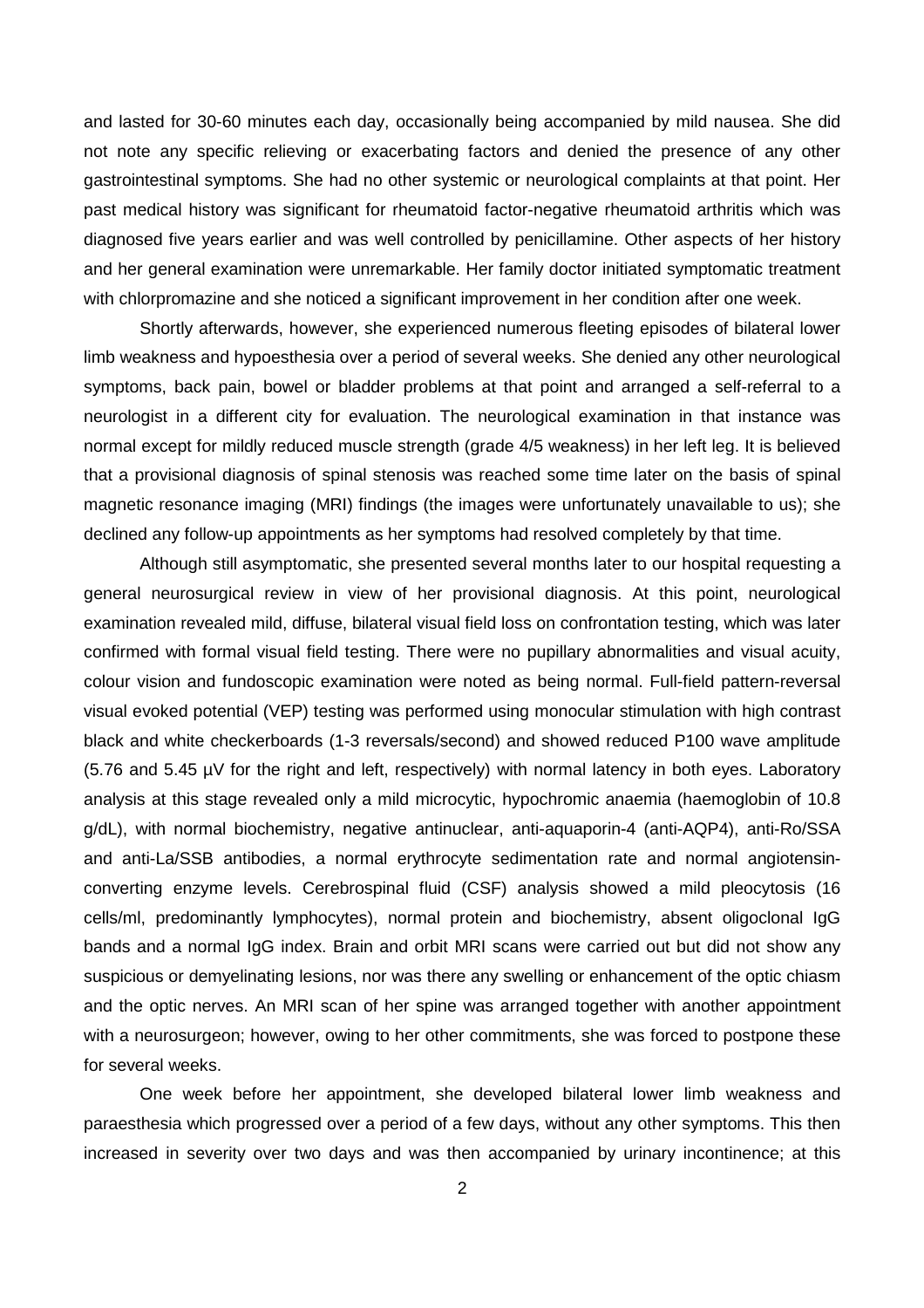point, she became unable to walk and presented to our hospital. On examination, tone in her lower limbs was normal but there was markedly and equally reduced strength on both sides (grade 2/5), hyperactive deep tendon reflexes, extensor plantar responses and absent sensation to all modalities below the T6/T7 level. The neurological status of her upper extremities and cranial nerves was normal, apart from the aforementioned bilateral visual field defect. An MRI scan of her spine showed high signal intensities on T2-weighted images in the T1-T3 and T9-11 segments, with entire cross-section involvement and no gadolinium enhancement (Figure 1A, 1B). The findings from laboratory and CSF evaluation were unchanged, with the important exception of elevated CSF L-lactate levels and, especially in light of her previous VEP results, the detection of high titres of anti-AQP4 antibodies in both CSF and serum (level 1:1000). Furthermore, negative results were obtained for the lupus erythematosus cell test and when testing for serum anti-neutrophil cytoplasmic antibodies. Blood tests for hepatitis B, C, syphilis and HIV were also negative.



Figure 1: (A) Spinal cord T-2 weighted MRI in the sagittal plane showing cord thickening and intraparenchymal hyperintensities spanning multiple thoracic segments. (B) Close up of upper thoracic cord. (C) Brain MRI in the transverse plane showing some enhancement around the fourth ventricle.

These findings, taken *in toto*, were highly suggestive of a diagnosis of neuromyelitis optica (NMO)/NMO spectrum disorder (NMOSD) and she was treated with high-dose (1000 mg/day) intravenous methylprednisolone for three days for her acute myelitis. This failed to instigate a substantial clinical improvement and she received therapeutic plasma exchange over two weeks (four exchanges every other day adjusted according to response; 2-3 L each). This yielded a much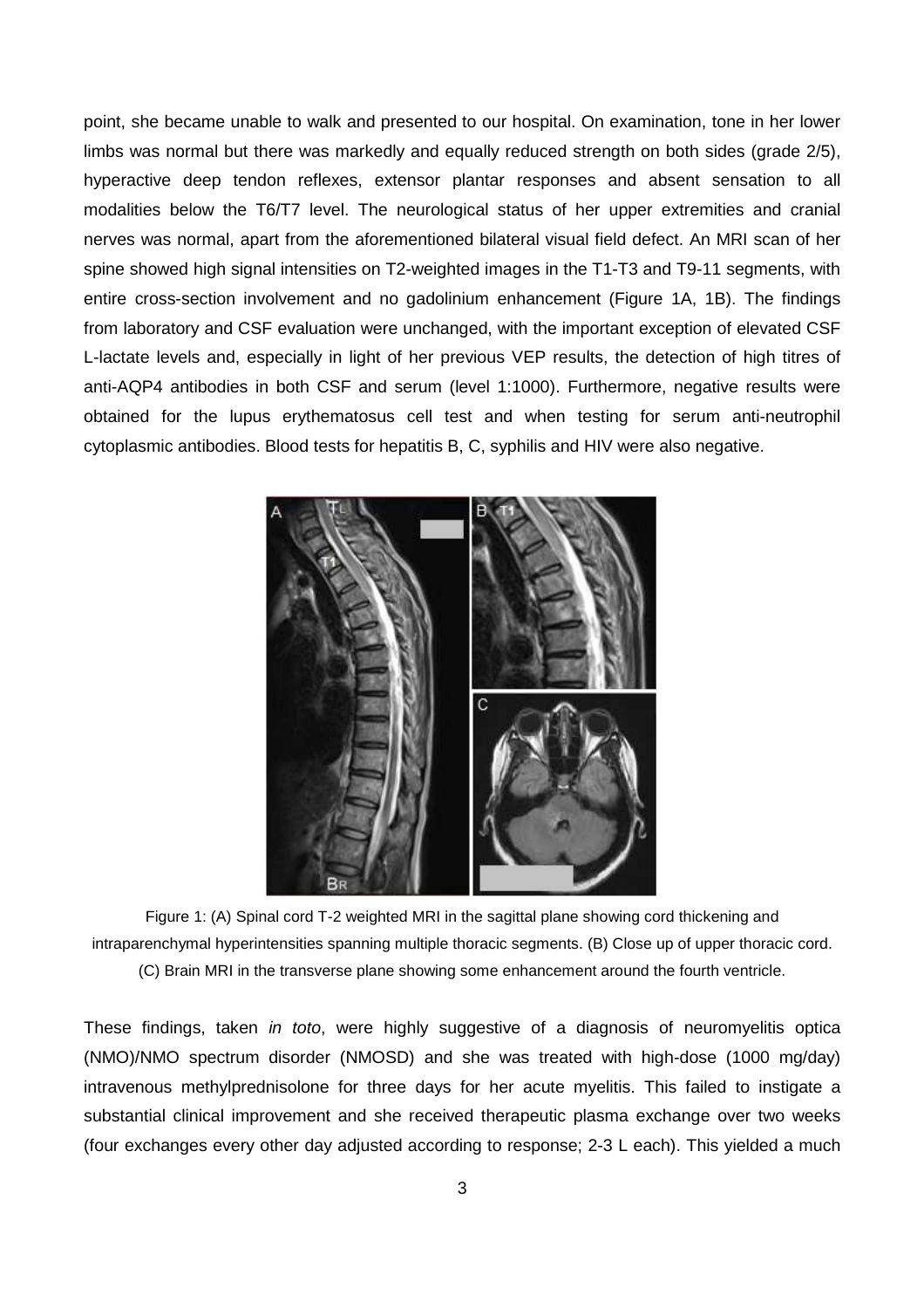more potent 'rescue' effect with a return to near-normal sensation and decreased lower limb weakness (grade 4/5 bilaterally), which in turn mirrored the return in her ability to ambulate, albeit with the help of a walking aid, and her general functional improvement. Regular ophthalmic assessments, including VEPs, were performed during this two-week period but they did not show any new problems. Long-term oral immunosuppressive treatment with azathioprine (2.5 mg/kg/day) was initiated at the end of the two weeks, being initially combined with prednisolone cover (20 mg/day). Interestingly, a brain MRI scan carried out at her initial presentation was reported as showing several very small white matter lesions and two discrete linear lesions affecting the solitary nucleus (Figure 1C). On further questioning, it was discovered that our patient had experienced a relapse of her troublesome hiccups and nausea in the days and weeks preceding her latest presentation. After undergoing a gastroscopy at a different facility, she was diagnosed with mild erosive gastritis (possibly secondary to long-term non-steroidal anti-inflammatory drug use for her rheumatoid-arthritis) and gastro-oesophageal-reflux-disease, and her hiccups and nausea improved following medical therapy.

 Her recovery from this acute event continued uneventfully for many months and repeat MRI scans of the brain and spinal cord did not disclose any new or expanding lesions after nine months of azathioprine therapy. Serum titre of anti-AQP4-antibodies was 1:250 during remission. However, she still endured considerable disability stemming from mildly reduced lower limb sensation – but no pain – and weakness bilaterally, impairing her ability to walk unaided and corresponding to an expanded disability status scale (EDSS) score<sup>1</sup> of 5.5. Over the next few months, her condition steadily deteriorated to the point where she required hospital admission for further investigation and management. Her examination at this stage revealed lower limb weakness bilaterally (grade 3/5), areflexia of knee and ankle jerks on both sides and unobtainable plantar responses. No muscle fasciculations or atrophic changes were observed. Sensation to all modalities was reduced or absent in both lower limbs and a definite stocking pattern was discernible (extending to just below the knees). She denied any bowel or bladder dysfunction. Nerve conduction studies were performed, with the electrophysiological variables being regarded as abnormal if they were more than 2 standard deviations from the means of healthy age-matched controls at our facility. Motor and sensory nerve conduction studies were completely normal for the median and ulnar nerves, stimulated up to the axilla, on both sides. However, for both tibial nerves, conduction velocity was slowed, there was prolongation of distal motor and F-wave latencies (see Figure-2), and dispersion and distance-dependent reduction of the compound motor action potential (CMAP) amplitude. The sural nerve sensory nerve action potential (SNAP) conduction velocity was reduced bilaterally and the distal sensory latency was prolonged, with low amplitude responses being recorded. Laboratory studies, including glycated haemoglobin and thyroid function tests, and tests for several anti-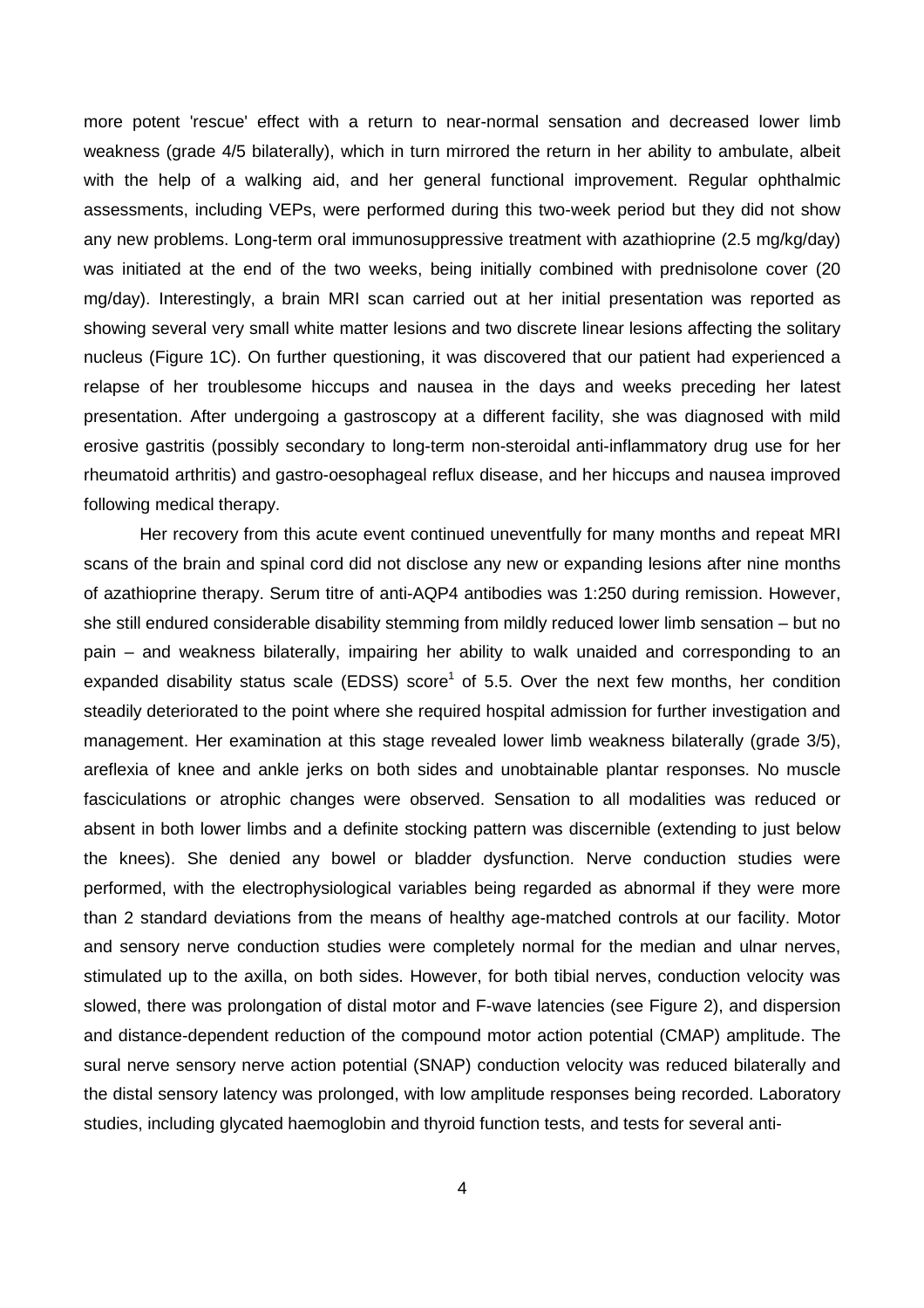

Figure 2: F-wave studies showing prolonged and somewhat variable F-wave latencies for both tibial nerves (left); normal responses from the ulnar nerves shown on the right.

neuronal antibodies, including anti-ganglioside and anti-glycolipid antibodies, were negative. Serum anti-AQP4 antibody titre was raised at 1:1000. A concomitant diagnosis of Sjogren's syndrome (and related peripheral neuropathy) was briefly entertained but she did not have any ocular or oral symptoms, and had already tested negative for the most typical autoantibodies. Our patient had then expressed a desire to defer further investigations (including imaging of the spine and nerve roots) until a later date. In the interim, a treatment plan involving regular plasma exchanges and increased azathioprine dosing (3 mg/kg/day) was formulated to ameliorate the possible demyelinating lower limb peripheral neuropathy – believed to be related to her underlying NMO – suggested by the abnormal nerve conduction findings. Pyridoxine supplementation was also instituted given our patient's long history of penicillamine intake and a rheumatology referral was made as some concern was raised about the risk-benefit ratio of combined azathioprine and penicillamine exposure. At the time of writing, three weeks on, the steady decline in the neurological function of her lower limbs had been arrested and, with regular physiotherapy, her overall condition had improved marginally, enabling ambulation with only limited use of walking aids.

#### **Case discussion**

NMO is a severe, immune-mediated chronic inflammatory disorder which predominantly affects the spinal cord and optic nerves. It is also known as Devic's syndrome, after Dr Eugene Devic, who described numerous cases of it in 1894, and for a long time since then it was considered to be a rare variant of multiple sclerosis (MS). It is now known, however, that the pathophysiology of NMO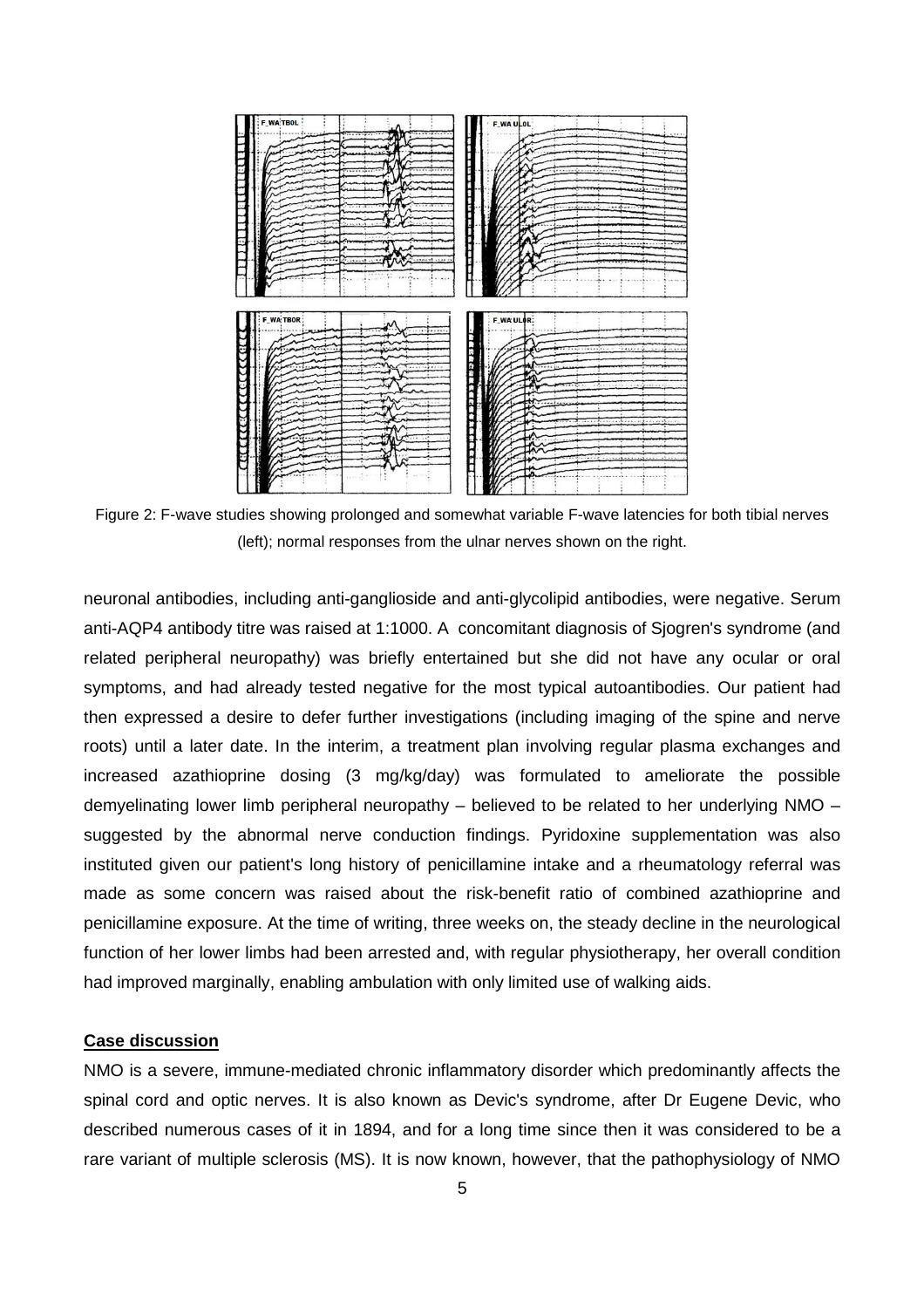is distinctly different from that of MS, with NMO being histologically characterised by astrocytic damage, axonal loss, necrosis and some demyelination<sup>2</sup>. Still, given that the hallmark of the disease is a relapsing-remitting optic neuritis (usually simultaneously bilateral) and longitudinally extensive transverse myelitis, atypical or unusual presentations often lead to a misdiagnosis of MS. An important distinguishing feature is the presence in NMO of a circulating IgG auto-antibody (anti-AQP4) directed against the water channel protein aquaporin-4, which is strongly expressed in astrocytes in the central nervous system. Seropositivity for this antibody has a sensitivity and specificity of 73% and 91%, respectively, and is incorporated within the conventional NMO diagnostic criteria (Table 1)<sup>3</sup>. NMOSD is an entity characterised by anti-AQP4 seropositivity but limited manifestations of NMO (e.g. myelitis without optic neuritis), although in many cases conversion to frank NMO occurs over time<sup>4</sup>. NMO is notably more common in women than men (9:1) ratio), with a median age of onset of 39 years, and is relatively rare in the Western world (prevalence ranging from 1 to  $4.4/100,000$ <sup>5</sup>. Although still uncommon, NMO is much more prevalent in Asian countries and in Japan it constitutes one-third of all demyelinating disorders<sup>6</sup>.

| For definite NMO, both of:                                                   |
|------------------------------------------------------------------------------|
| Optic neuritis                                                               |
| Myelitis                                                                     |
| Plus two of three additional supportive criteria:                            |
| Contiguous spinal cord MRI lesion extending over $\geq$ 3 vertebral segments |
| Brain MRI not meeting Paty's diagnostic criteria for multiple sclerosis      |
| Anti-AQP4 seropositive status                                                |

Table 1: The revised diagnostic criteria for NMO (Wingerchuk, et al. 2006)<sup>7</sup>

NMO can often be a debilitating disease and so reaching the right diagnosis quickly is imperative in order to halt the rapid accrual of neurological deficits. However, as the case of our patient illustrates, the process of diagnosing and treating it can be plagued with ambiguity. For instance, our patient's initial neurological symptoms evolved gradually and in a non-specific pattern, and the serendipitous discovery of her slight (and unbeknown to her) visual field defect was the first indication of more widespread neurological pathology. At this stage, VEP testing assumed a central role in her evaluation as the other ophthalmic assessments failed to clarify the nature of the defect. VEPs can sensitively detect abnormal neural transmission within the visual pathway (from the retina to the striate cortex) and their use is recommended by experts from the NMO Study Group as part of a minimum electrophysiological dataset, which also includes median and tibial somatosensory and motor evoked potentials<sup>8</sup>. The P100 latency for our patient was normal but had a reduced amplitude, a finding which is concordant with the typical NMO pattern proposed by several case reports and studies<sup>9,10</sup>. For example, in a study of 19 patients meeting the criteria for the diagnosis of definite NMO, no VEP responses were detected in 18 (out of 38) eyes, while reduced P100 wave amplitudes with normal latencies were found in 65% of the remaining 20 eyes; only 5 eyes showed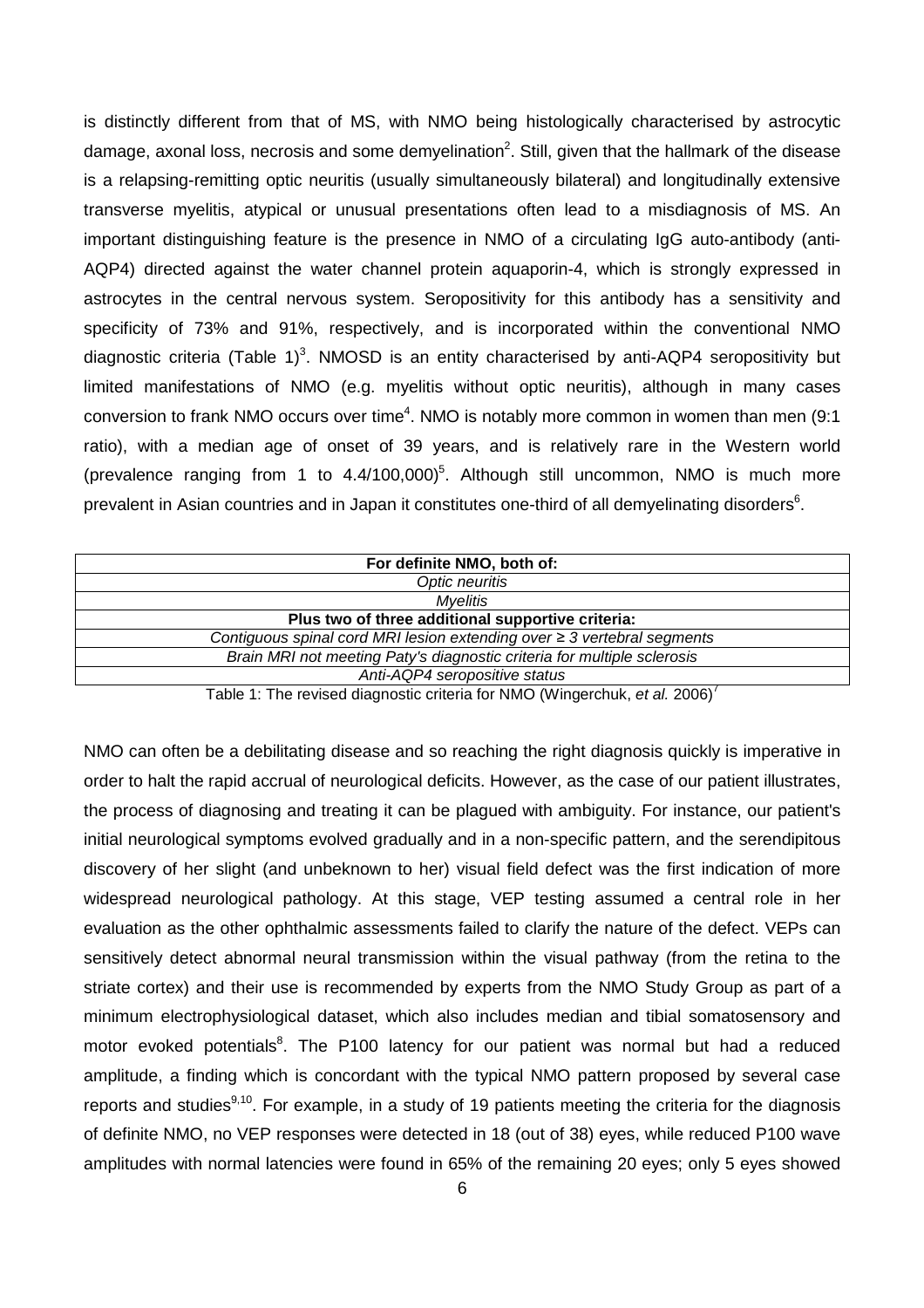normal responses<sup>11</sup>. This pattern is readily distinguishable from that resulting from widely disseminated demyelination, as in MS, where there is characteristically prolonged P100 latencies with normal amplitudes, with latencies increasing with disease progression<sup>12,13</sup>. Interestingly, no significant correlations were found between the severity of visual dysfunction (based on visual acuity assessment) and the different electrophysiological parameters, implying that abnormal VEP results can potentially be the first and only abnormality detected in patients with subclinical NMO optic neuritis.

 Differentiating between MS and NMO in these situations is complicated further by the fact that, especially in Asian populations, MS is frequently characterised by the selective and severe involvement of the optic nerves and spinal cord (termed opticospinal MS). Whether this is the same entity as NMO has been the subject of some nosological controversy, particularly as the majority of patients with opticospinal MS test positive for anti-AQP4 antibodies<sup>14</sup>. VEP testing can again be of utility here, as demonstrated by a study of 111 Japanese patients with either suspected relapsingremitting/relapsing-progressive MS or opticospinal MS, which showed that reduced amplitude or the complete absence of the P100 component was more common in patients who displayed anti-AQP4 antibody positivity. Furthermore, unevoked potentials in anti-AQP4 antibody positive patients correlated with higher frequencies of MRI optic nerve and spinal cord lesions<sup>15</sup>. It is known that these antibodies are intimately involved in propagating the vasogenic oedema which is a feature of the CNS lesions in NMO. With the optic nerve, however, oedematous distension is spatially limited by the orbital cavity, thereby promoting vascular compromise and the secondary ischaemic necrosis which is indicated by the VEP findings<sup>16,17</sup>. Still, despite the plausibility of the proposed mechanisms, the definitions of characteristic VEP 'NMO patterns' remain far from unequivocal. For instance, a more recent study of 43 NMO patients found a heterogeneous cluster of patterns, including prolonged latencies (indicating demyelination) in the majority patients<sup>18</sup>, however, this should be considered alongside the caveat that the study was solely a retrospective analysis and had several technical limitations (e.g. lack of other ophthalmic assessments).

 A unique and rather fortunate aspect of this case is that our patient had not yet developed any notable visual symptoms. Another interesting (but perhaps coincidental) feature relates to her recurrent hiccups and the location of some of the lesions detected on her brain MRI scans. It is well appreciated that lesions of the medulla involving the area postrema and solitary nucleus can give rise to symptoms such as intractable hiccups, nausea and vomiting in NMO (indeed, they can be the initial and sole manifestation)<sup>19,20</sup>. More interesting still, however, is the nature of the peripheral neuropathy she developed, as delineated by nerve conduction studies. Peripheral nervous system demyelination is a little-known complication of NMO/NMOSD, with only a few case reports and series on the topic, and is believed to be mediated by as-yet-undetermined humoral factors as opposed to anti-AQP4 antibodies (because aquaporin-4 channels are only expressed at the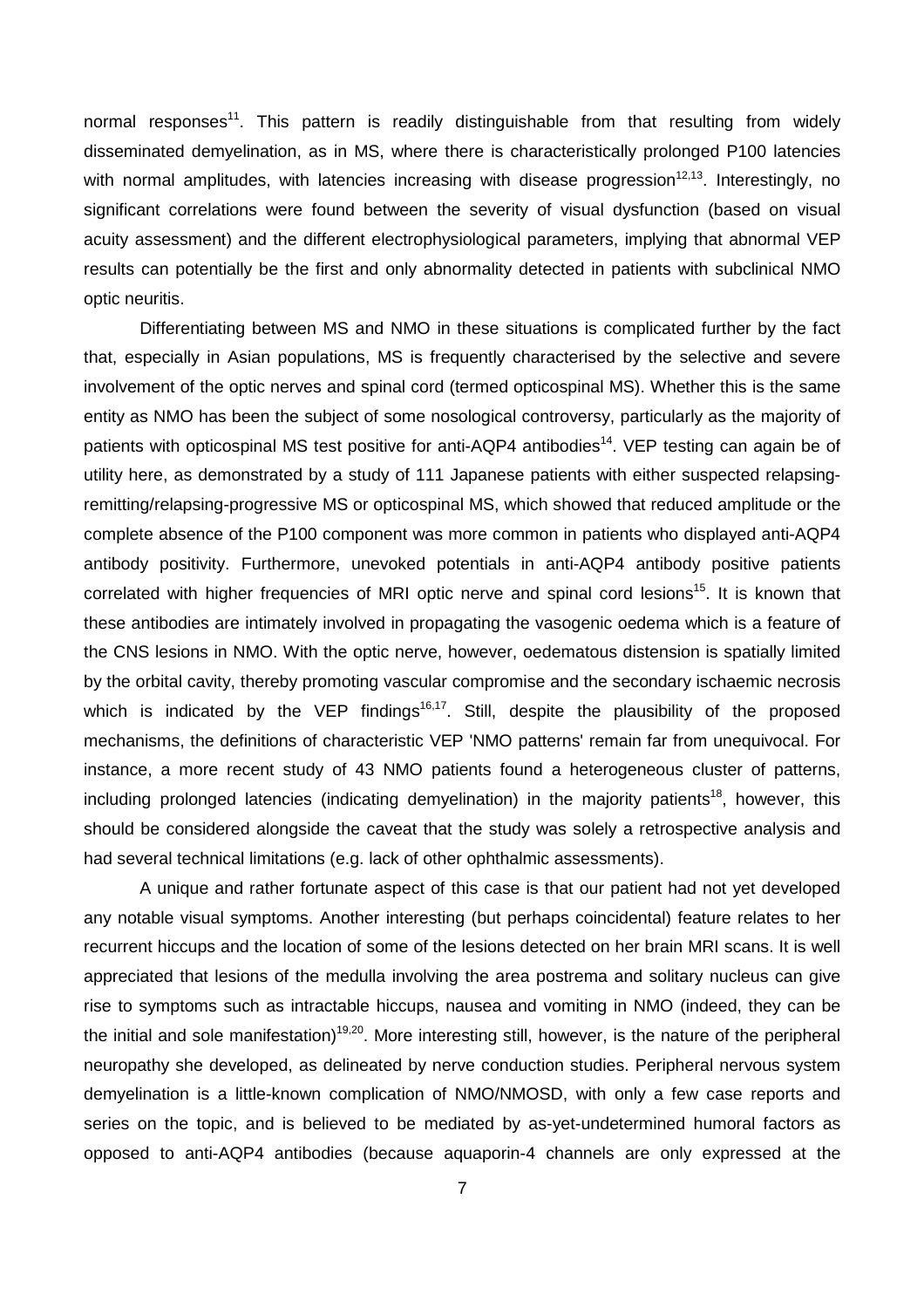astrocyte foot processes) $^{21}$ . In our patient's case, decreased distal CMAPs and SNAPs together with the reduction (less than 70% normal) of the tibial and sural nerve conduction velocities, and increased temporal dispersion and F-wave latencies, pointed to the presence of an acquired demyelinating neuropathy affecting only the lower limbs. The negative laboratory studies and lack of other clinical features excluded any secondary causes (diabetes mellitus, Sjogren's syndrome, hepatitis C, etc) of the neuropathy. In fact, it can be argued that the nerve conduction study results rendered these investigations superfluous, since the unusual distribution of the neuropathy made any secondary causes (or an inflammatory polyradiculoneuropathy unrelated to NMO) very unlikely in the first place. This distribution has been reported only once before by Aimoto, et al., with their study describing similar electrophysiologic findings and a sural nerve biopsy showing patchy demyelination and segmental remyelination<sup>22</sup>. It is probable that there are distinctly different mechanisms contributing to the demyelination in the central and peripheral nervous systems. This is because our patient's sensory and motor disturbances improved significantly when optimal therapy was started, and her peripheral neuropathy (mechanism being unresponsive to existing treatment) and consequent neurological deficits worsened gradually over several months rather than in the sudden 'attacks' which are characteristic of NMO.

#### **Conclusion**

Given the complex and heterogeneous nature of most neurological conditions, neurology is perhaps the quintessential specialty heavily reliant on the close relationship between the three chief domains of clinical medicine: history and examination, anatomical assessment (e.g. imaging) and functional evaluation. Occupying the latter domain, as demonstrated by the case of NMO presented here, the use of clinical neurophysiology in conjunction with clinical acumen and the selective utilisation of other investigations was crucial in achieving a pleasing outcome for our patient. The atypical presentation of this rare disease required information to be gleaned from VEPs to help determine the diagnosis and monitor our patient's vision. The current criteria for diagnosing NMO does not explicitly warrant any particular VEP results, although determining the characteristic evoked responses in NMO and their predictive values is an important objective which may give more weighting to VEP findings. Similarly, the nerve conduction studies were central in clarifying the nature of an important complication and ruling out any other CNS or secondary causes, in turn helping to fine-tune the management of our patient (e.g. pyridoxine therapy in light of the potential contribution of penicillamine exposure to her neuropathy) $^{23}$ .

Word count: 3000 words (excluding references, tables, figures and citation numbers)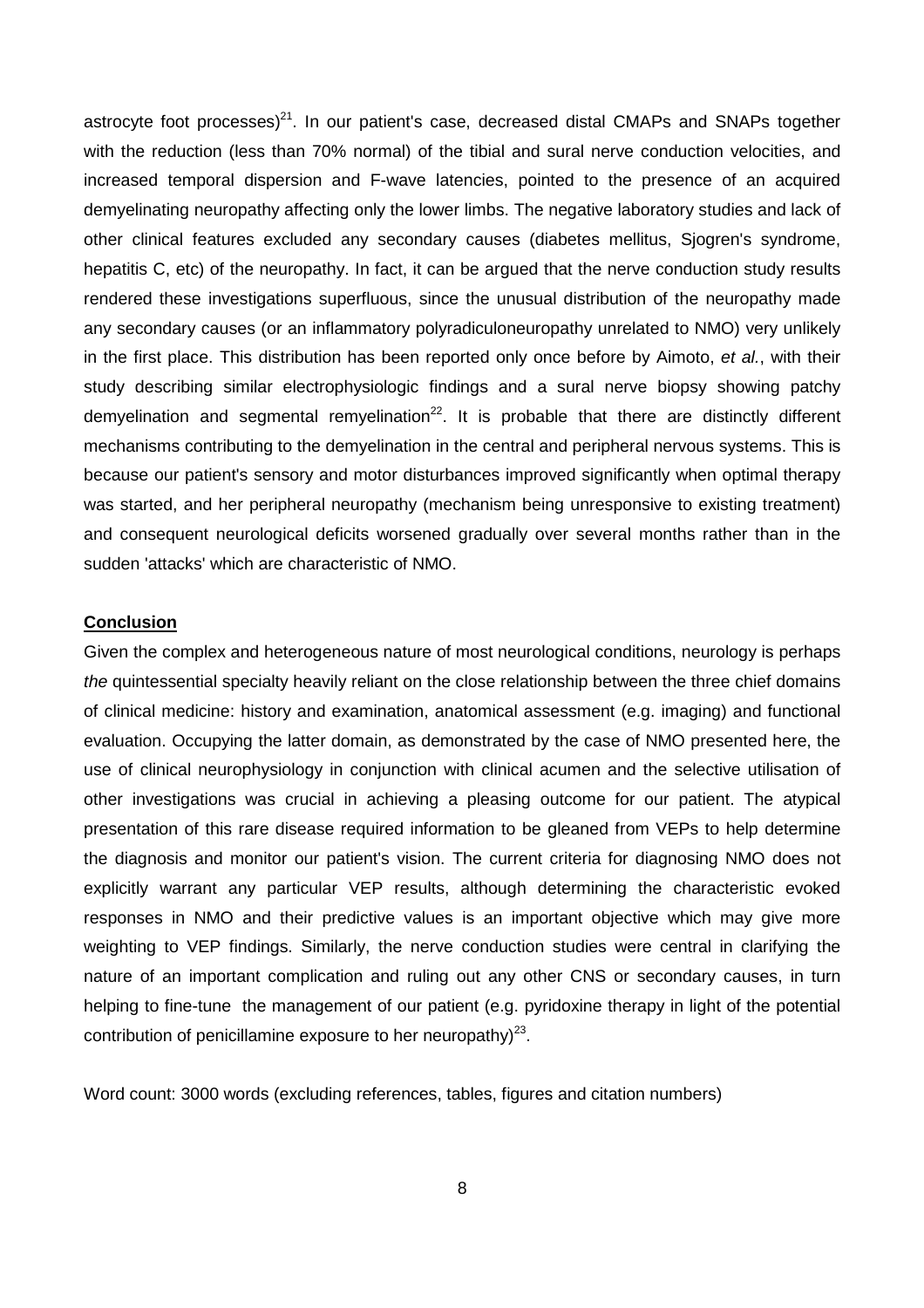#### **References**

 $\overline{a}$ 

<sup>1</sup> Kurtzke JF. Rating neurologic impairment in multiple sclerosis: an expanded disability status scale (EDSS). Neurology. 1983; 33(11): 1444-1452.

<sup>2</sup> Matiello M, Jacob A, Wingerchuk DM, Weinshenker BG. Neuromyelitis optica. Curr Opin Neurol. 2007; 20(3): 255-260.

<sup>3</sup> Lennon VA1, Wingerchuk DM, Kryzer TJ, Pittock SJ, Lucchinetti CF, Fujihara K, et al. A serum autoantibody marker of neuromyelitis optica: distinction from multiple sclerosis. Lancet. 2004; 364(9451): 2106-2112.

<sup>4</sup> Lana-Peixoto MA. Devic's neuromyelitis optica: a critical review. Arq Neuropsiquiatr. 2008; 66(1): 120-138.

<sup>5</sup> Asgari N, Lillevang ST, Skejoe HP, Falah M, Stenager E, Kyvik KO. A population-based study of neuromyelitis optica in Caucasians. Neurology. 2011; 76(18): 1589-1595.

<sup>6</sup> Uzawa A, Mori M, Kuwabara S. Neuromyelitis optica: concept, immunology and treatment. J Clin Neurosci. 2014; 21(1): 12-21.

<sup>7</sup> Wingerchuk DM, Lennon VA, Pittock SJ, Lucchinetti CF, Weinshenker BG. Revised diagnostic criteria for neuromyelitis optica. Neurology. 2006; 66(10): 1485-1489.

 $8$  Trebst C, Jarius S, Berthele A, Paul F, Schippling S, Wildemann B, et al. Update on the diagnosis and treatment of neuromyelitis optica: recommendations of the Neuromyelitis Optica Study Group (NEMOS). J Neurol. 2014; 261(1): 1-16.

<sup>9</sup> Langwińska-Wośko E, Szulborski K, Broniek-Kowalik K. Visual evoked potentials in early diagnosis of demyelinating diseases--a case report of Devic's disease. Med Sci Monit. 2012; 18(10): 82-84.

<sup>10</sup> Yan F, Li J, Wang ZC, Liu SB, Zhang XJ. MRI findings and correlative study of MRI and visual evoked potentials in optic neuritis. Chinese J Radiol. 2008; 42(5): 484-488.

<sup>11</sup> Neto SP. Alvarenga RM, Vasconcelos CC, Alvarenga MP, Pinto LC, Pinto VL. Evaluation of pattern-reversal visual evoked potential in patients with neuromyelitis optica. Mult Scler. 2013; 19(2): 173-178.

 $12$  Halliday AM, McDonald WI, Mushin J. Visual evoked response in diagnosis of multiple sclerosis. Br Med J. 1973; 4(5893): 661-664.